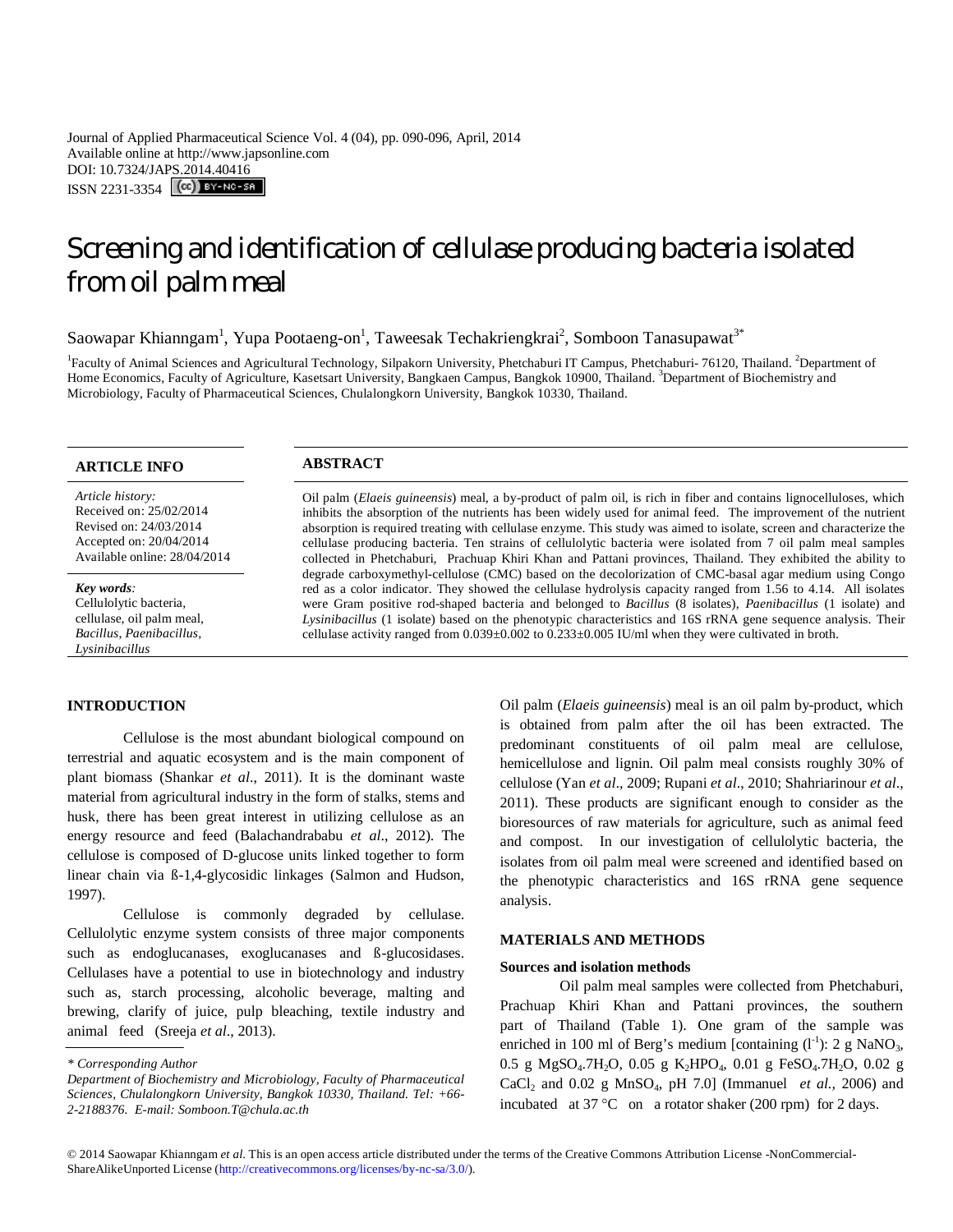The 0.1 ml suspension of  $10^{-6}$  dilution in sterile 0.85% NaCl solution was transferred to Carboxymethyl Cellulose (CMC) screening medium [contain  $(l<sup>-1</sup>)$ : 3.0 g NaNO<sub>3</sub>, 1.0 g K<sub>2</sub>HPO<sub>4</sub>, 0.5 g MgSO<sub>4</sub>.7H<sub>2</sub>O, 0.5 g KCl, 0.01 g FeSO<sub>4</sub>.7H<sub>2</sub>O, 1.0 g CMC and 15 g agar, pH 7.0] (Shankar *et al*., 2011) and incubated at 37 C for 2 days. The colonies were isolated and purified by streaking on CMC agar plate. The pure cultures were maintained on LB slant at 4 °C for further analysis.

## **Screening of cellulase activity**

Bacterial isolates were individually inoculated on CMC agar plates and incubated for 2 days. The plates were flooded with 0.1% Congo red for 20 min and washed with 1 M NaCl for 15 min. The clear zone formed by the isolates was indicated their cellulase activity (Lisdiyanti *et al*., 2012). Hydrolysis capacity (HC) value was calculated as described by Sreeja *et al.* (2013).

#### **Identification methods**

## *Phenotypic characterization*

Cells grown on Luria-Bertani (LB) agar medium were examined for their morphological and cultural characteristics, including cell shape, colonial appearance, endospore formation and pigmentation, after incubated at 37  $\degree$ C for 2 days. Catalase and oxidase, the methyl red (MR) and Voges-Proskauer (VP) reactions, indole production, nitrate reduction, hydrolysis of aesculin, L-arginine, casein, starch, and Tween 80, citrate utilization,  $H<sub>2</sub>S$  production and acid formation from carbohydrates were determined as described by Barrow and Feltham (1993). Growth under anaerobic condition on agar plates was investigated using a Gaspak (BBL) anaerobic jar. Growth at different pH (5, 6, 7, 8 and 9), in 3 and 5 % (w/v) NaCl and at different temperatures  $(37, 45, 50, 55, 40, 60, 60, 60)$  were tested by using LB agar medium. All tests were carried out by incubating the cultures at  $37 \text{ °C}$ , except for investigations into the effect of temperature on growth.

## **Genotypic characterization**

The 16S rRNA gene sequencing was carried out by using the primers, 27F (5'-AGAGTTTGATCMTGGCTCAG-3') and 1492R (5'-TACGGYTACCTTGTTACGACTT-3'). The PCR product was purified and sequenced as described previously (Tanasupawat *et al*., 2004). The nucleotide sequence of isolates were aligned with selected sequences obtained from GenBank by using CLUSTAL\_X version 1.83 (Thompson *et al*., 1997).

The alignment was edited manually to remove gaps and ambiguous nucleotides prior to the construction of phylogenetic trees. The phylogenetic tree was constructed by using the neighbour-joining (Saitou and Nei, 1987). The confidence values of branches of the phylogenetic trees were determined using bootstrap analyses (Felsenstein, 1985) based on 1000 resamplings.

## **Measurement of crude cellulase**

The 2% inoculum of bacterial isolates were inoculated into production medium containing (g/L), 10g CMC, 0.2g MgSO<sub>4</sub>.7H<sub>2</sub>O, 0.75g KNO<sub>3</sub>, 0.5g K<sub>2</sub>HPO<sub>4</sub>, 0.02g FeSO<sub>4</sub>.7H<sub>2</sub>O,  $0.04$  CaCl<sub>2</sub>, 2 g yeast extract and 1g D-glucose, at pH 7.0 (Lisdiyanti *et al.*, 2012) and incubated at 37  $^{\circ}$ C on rotator shaker (200 rpm) for 2 days. After incubation, the fermentation broth was harvested by centrifugation at 5,000 g for 20 min at 4 °C. The cell free extract was used as crude enzyme to measure the cellulase activity.

Cellulase activity was determined by estimating the reducing sugar produced during enzymatic reaction by dinitrosalicylic acid (DNS) (Miller, 1959). A reaction mixture composed of 0.5 ml of crude enzyme, 0.5 ml of 0.05 M citratephosphate buffer (pH 7.0) and 1.0 ml of 1% (w/v) CMC (Sigma-Aldrich) in 0.05 M citrate-phosphate buffer (pH 7.0) was incubated at  $37 \text{ °C}$  for 15 min. The reaction was terminated by adding 1.5 ml of DNS reagent. After boiling the mixture for 5 min, the color was developed and the samples were measured using a colorimeter as the absorbance at 540 nm against a blank containing all the reagents minus the crude enzyme. One unit (IU) of cellulase activity was defined as the amount of enzyme required to releasing 1 µmole of glucose produce per min per ml of crude supernatant under assay condition. All the experiments were carried out in triplicates. The mean values are shown in Figure 2.

## **RESULTS AND DISCUSSION**

## **Isolation and Screening of isolates**

Ten bacterial isolates, PH3-48, PH4-34, PH4-36, PH5- 42, PH21, PH27 and PH32 were isolated from oil palm meal samples collected in Phetchaburi province, PJ1-24B and PJ1-24S were from samples in Prachuap Khiri Khan province and the isolate PT31 was selected from sample in Pattani province, Thailand (Table 1). All the isolates had capability to degrade CMC. They showed the cellulase hydrolysis capacity ranged from 1.56 to 4.14 when screened by Congo red method (Table 1).

**Table. 1:** Isolate number, location, Group, hydrolysis capacity (HC), sequence similarity (%) and closest species.

| Isolate no.      | <b>Province</b>     | Group | $HC^*$ | Similarity $(\% )$ | <b>Closest species</b>                   |  |  |
|------------------|---------------------|-------|--------|--------------------|------------------------------------------|--|--|
| PH3-48           | Phetchaburi         |       | l.95   | 99.1               | B. tequilensis ATCC BAA-819 <sup>1</sup> |  |  |
| PH4-34           | Phetchaburi         |       | 1.92   | 98.8               | B. cereus IAM $12605T$                   |  |  |
| PH4-36           | Phetchaburi         |       | 2.12   | 98.8               | B. cereus IAM $12605T$                   |  |  |
| $PI1-24B$        | Prachuap Khiri Khan |       | 1.88   | 99.2               | B. cereus IAM $12605T$                   |  |  |
| PH5-42           | Phetchaburi         |       | 2.44   | 98.5               | B. subtilis $DSM 10T$                    |  |  |
| PH <sub>21</sub> | Phetchaburi         |       | 1.56   | 98.8               | B. subtilis $DSM 10T$                    |  |  |
| PH <sub>27</sub> | Phetchaburi         |       | 2.80   | 99.7               | B. altitudinis DSM $21631T$              |  |  |
| PJ1-24S          | Prachuap Khiri Khan |       | 4.14   | 99.9               | <i>B. safensis</i> NBRC $100820T$        |  |  |
| PH32             | Phetchaburi         |       | 2.12   | 96.2               | P. panacisoli KCTC 13020 <sup>T</sup>    |  |  |
| PT31             | Pattani             |       | 3.00   | 99.1               | L. fusiformis NBRC 15717 <sup>T</sup>    |  |  |

\*Hydrolysis capacity (HC), the ratio of the clear zone diameter to the colony diameter.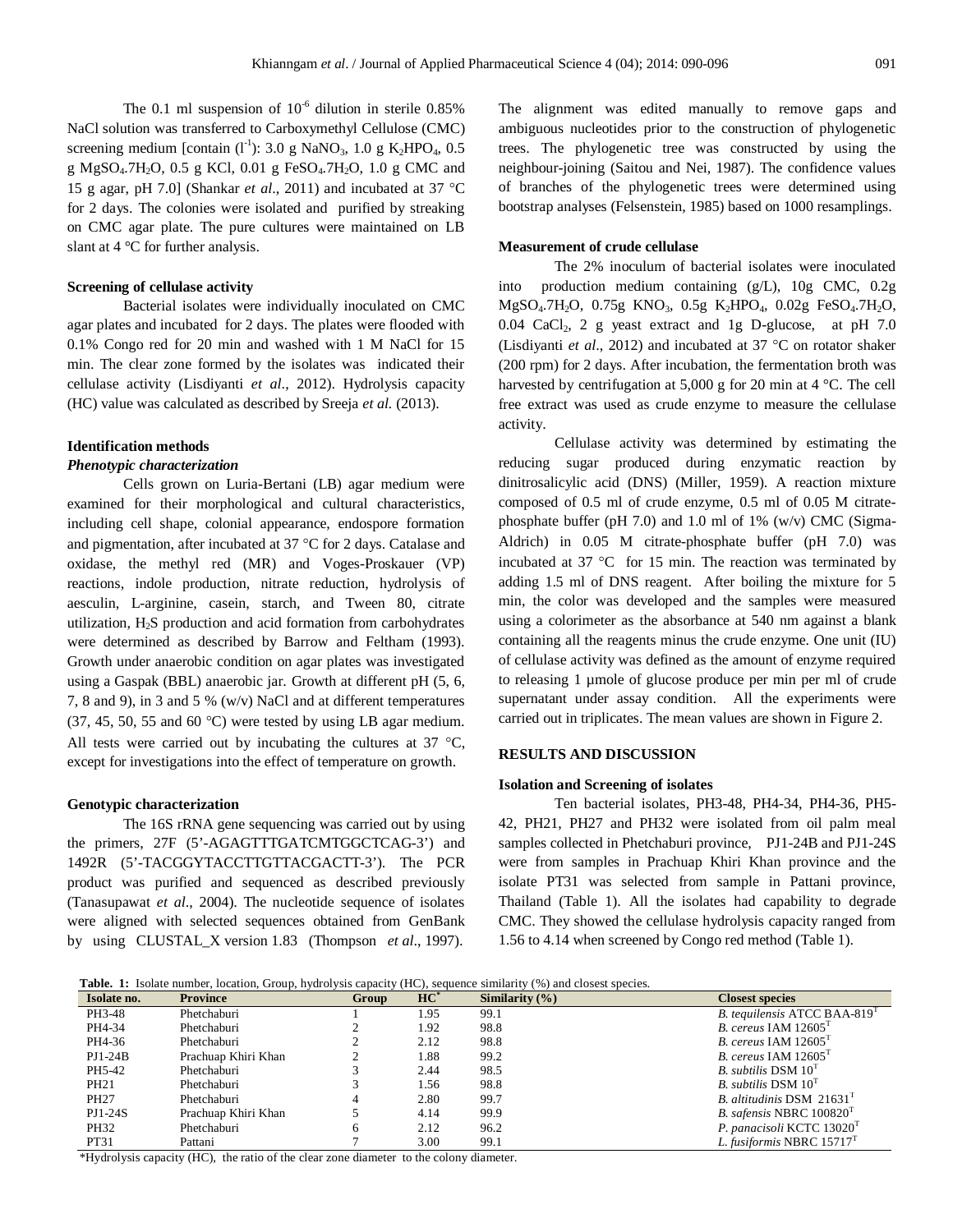

**Fig.1:** Neighbour-joining tree based on 16S rRNA gene sequences showing the phylogenetic position of isolates and related species. Based on 1000 replications, bootstrap percentages above 50% are shown. Bar, 0.01 substitutions per nucleotide position.

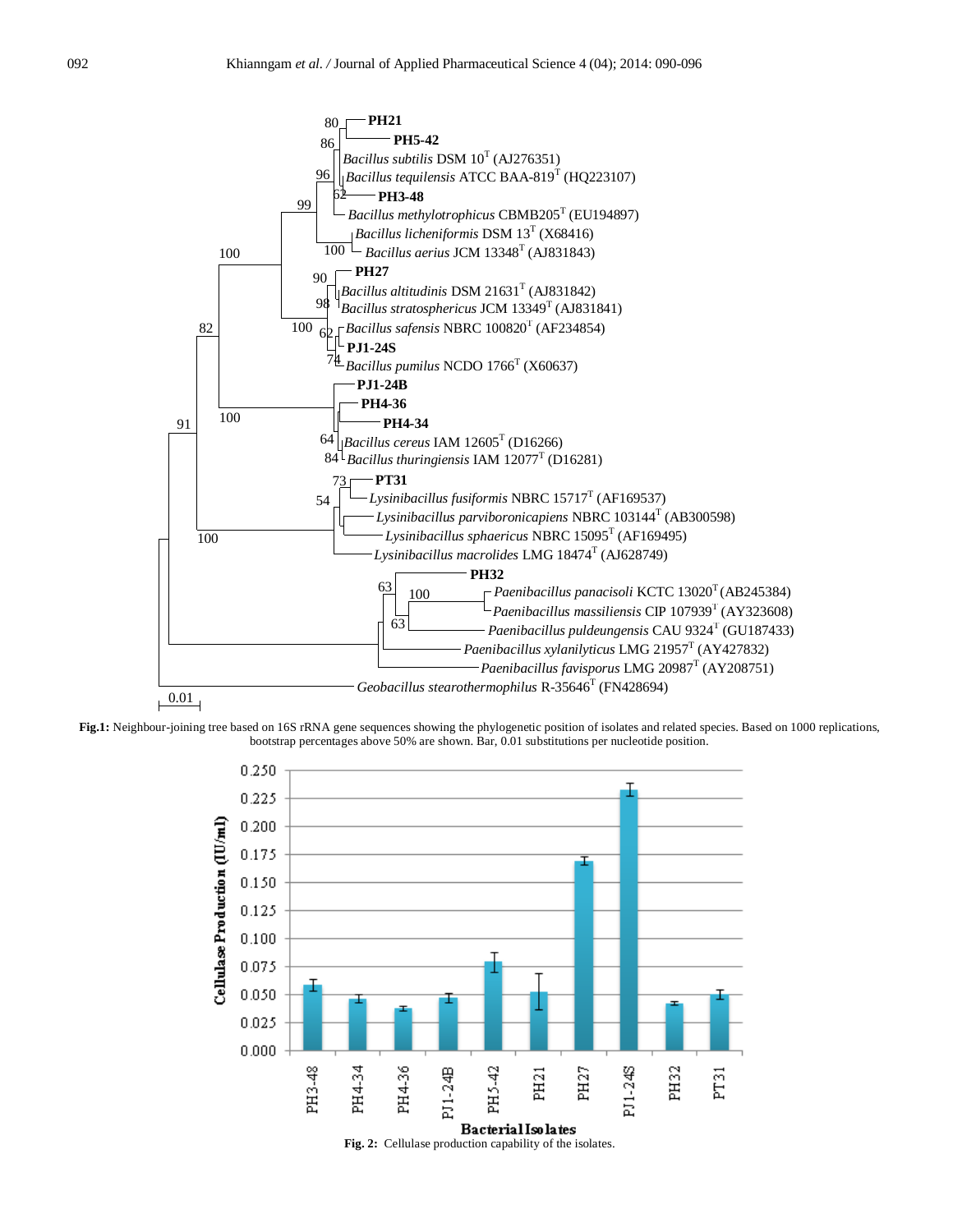**Table. 2:** Differential characteristics of isolates in Group 1 to 7.

| <b>Characteristics</b>         | $\mathbf{1}$             | $\overline{2}$   | $\overline{\mathbf{3}}$  | $\overline{4}$           | $\overline{5}$           | 6                        | $\overline{7}$ |
|--------------------------------|--------------------------|------------------|--------------------------|--------------------------|--------------------------|--------------------------|----------------|
| Cell form                      | Rods                     | Rods             | Rods                     | Rods                     | Rods                     | Rods                     | Rods           |
| Oxidase                        | $+$                      | $+$              | $+$                      | $+$                      | $+$                      | $\overline{\phantom{a}}$ | $+$            |
| Growth at pH:                  |                          |                  |                          |                          |                          |                          |                |
| 5                              | $\! + \!\!\!\!$          | $\overline{a}$   | $^+$                     | $^+$                     | $\overline{\phantom{a}}$ |                          |                |
| $\mathbf{Q}$                   | $+$                      | $\! +$           | $+$                      | $\! + \!\!\!\!$          | $+$                      | $\! + \!\!\!\!$          |                |
| Growth at:                     |                          |                  |                          |                          |                          |                          |                |
| 45 °C                          | $+$                      | $\! +$           | $+$                      | $+$                      | $+$                      | $\! +$                   |                |
| $50\text{ }^{\circ}\mathrm{C}$ | $+$                      | ÷,               | $+$                      | $\! +$                   | $^{+}$                   | $^{+}$                   |                |
| 55 °C                          | $^{+}$                   | L,               | $+$                      | ÷,                       | $\sim$                   |                          |                |
| Growth in:                     |                          |                  |                          |                          |                          |                          |                |
| 3% NaCl                        | $+$                      | $\! +$           | $+$                      |                          | $+$                      | $+$                      |                |
| 5% NaCl                        | $+$                      | $\pm$            | $+$                      | $+$                      | $\ddot{}$                |                          |                |
| Methyl red                     | $\overline{\phantom{a}}$ | $+(-1)$          | $\overline{a}$           | $\overline{a}$           | $\overline{\phantom{a}}$ |                          |                |
| Nitrate reduction              | $\overline{\phantom{a}}$ | $+(-1)$          | $+$                      | $\overline{a}$           | $\sim$                   | $+$                      |                |
| Hydrolysis of:                 |                          |                  |                          |                          |                          |                          |                |
| L-Arginine                     | $+$                      | $\boldsymbol{+}$ | $+$                      | W                        | $\overline{\phantom{a}}$ |                          |                |
| Casein                         | $+$                      | W                | $+$                      | W                        | $+$                      |                          |                |
| Starch                         | $+$                      | $+(-1)$          | $+$                      | $\overline{\phantom{a}}$ |                          | $^{+}$                   | $+$            |
| Citrate utilization            | $+$                      | $\sim$           | W                        | $+$                      | $\sim$                   | ÷.                       |                |
| Acid from:                     |                          |                  |                          |                          |                          |                          |                |
| L-Arabinose                    | W                        | ٠                | $\overline{a}$           | $\overline{a}$           |                          | $+$                      |                |
| D-Cellobiose                   |                          | ٠                | $+$                      | W                        | $\ddot{}$                | $^{+}$                   |                |
| D-Fructose                     | $+$                      | $\! +$           | $+$                      | $+$                      | $^{+}$                   | $^{+}$                   |                |
| D-Galactose                    | $\ddot{}$                | ÷                | $\overline{a}$           | $^{+}$                   | $+$                      | $^{+}$                   |                |
| D-Glucose                      | $+$                      | $^{+}$           | $+$                      | $+$                      | $+$                      | $+$                      |                |
| Inositol                       |                          | ÷                | $\overline{a}$           |                          |                          | W                        |                |
| Inulin                         |                          | ٠                |                          |                          |                          |                          |                |
| Lactose                        |                          |                  |                          |                          |                          | $^{+}$                   |                |
| D-Maltose                      |                          |                  |                          |                          |                          | $^{+}$                   |                |
| D-Mannitol                     |                          | $\overline{a}$   | $\overline{a}$           |                          |                          | $+$                      |                |
| D-Mannose                      | $^{+}$                   | $^+$             | $+$                      |                          | $^{+}$                   | $^{+}$                   |                |
| D-Melibiose                    | $\ddot{}$                | L,               | $\overline{a}$           |                          |                          | $^{+}$                   |                |
| D-Melezitose                   |                          | $\overline{a}$   |                          |                          |                          |                          |                |
| Raffinose                      |                          | ٠                |                          |                          |                          | $+$                      |                |
| L-Rhamnose                     |                          |                  |                          |                          |                          | $^{+}$                   |                |
| D-Ribose                       | W                        | $\, +$           |                          | $+$                      | $\mathbf W$              | $^{+}$                   |                |
| Salicin                        |                          | $+(-1)$          | $+$                      | $+$                      | $^{+}$                   | $^{+}$                   |                |
| D-Sorbitol                     |                          | $\sim$           |                          |                          | $\sim$                   |                          |                |
| Sucrose                        | $+$                      | $+(-1)$          | $^+$                     | $+$                      | $\ddot{}$                | W                        |                |
| D-Trehalose                    | $\overline{a}$           | $\boldsymbol{+}$ | $+$                      |                          |                          | $^{+}$                   |                |
| D-Xylose                       | $+$                      | $\sim$           | $\overline{\phantom{a}}$ |                          |                          | $\! + \!\!\!\!$          |                |

+, positive; -, negative; w, weakly positive. Number in parentheses indicates the number of isolate shows positive or negative reaction.

## **Identification of isolates**

Ten cellulolytic bacteria were Gram-positive, facultative anaerobic, spore forming rod-shaped bacteria. They were divided into seven groups based on their phenotypic characteristics and the 16S rRNA gene sequence analysis. All isolates showed positive reaction for catalase, hydrolysis of aesculin and Tween 80 but did negative for Voges-Proskauer (VP) reaction, indole, and hydrogen sulfide formation. They grew in anaerobic condition, grew at pH 6-8, but they did not grow at 60  $^{\circ}$ C. Their differential phenotypic characteristics are described below and in Table 2.

Group 1 contained isolate PH 3-48. Colonies of this strain were 1-6 mm in diameter, round, smooth and creamy-white after incubation at 37 °C on LB agar plate for 2 days. It grew in 3% and 5% NaCl, at pH 5-9 (optimally at 7) and 37-55  $\degree$ C (optimally at  $37 \text{ °C}$ ). The strain showed positive for oxidase, hydrolysis of L-arginine, casein, starch and citrate utilization, but negative for Methyl-Red and nitrate reduction. The strain produced acid from L-arabinose (weakly), D-fructose, D-galactose, D-glucose, D-mannose, D-melibiose, D-ribose

(weakly), sucrose and D-xylose. On the basis of 16S rRNA gene sequence, isolate PH3-48 (1,398 nt) was closely related to *Bacillus tequilensis* ATCC BAA-819<sup>T</sup> (Figure 1) with 99.1% sequence similarity. This isolate was different from *B. tequilensis* ATCC BAA-819 $^T$  in colony pigment, indole formation, nitrate reduction, acid production from D-cellobiose, inositol, lactose, D-mannitol, D-melezitose, D-sorbitol, and D-trehalose (Gatson *et al.*, 2006). The DNA-DNA hybridization with *B. tequilensis* ATCC BAA- $819<sup>T</sup>$  is required to clarify its taxonomic position at a species level.

Group 2 contained isolates PH4-34, PH4-36 and PJ1- 24B. Their colonies were 1-5 mm in diameter, irregular, lobate and creamy-white. They grew in 3% and 5% NaCl, at pH 6-9 (optimally at 7) and 37-45 °C (optimally at 37 °C) but did not grow at pH 5, at 50-60  $^{\circ}$ C. They showed positive reaction for oxidase, hydrolysis of L-arginine, and casein (weakly), but negative for citrate utilization. They produced acid from Dfructose, D-glucose, D-maltose, D-mannose, D-ribose and Dtrehalose. On the basis of 16S rRNA gene sequence, isolates PH4- 34 (1,429 nt), PH4-36 (1,426 nt) and PJ1-24B (1,395 nt) were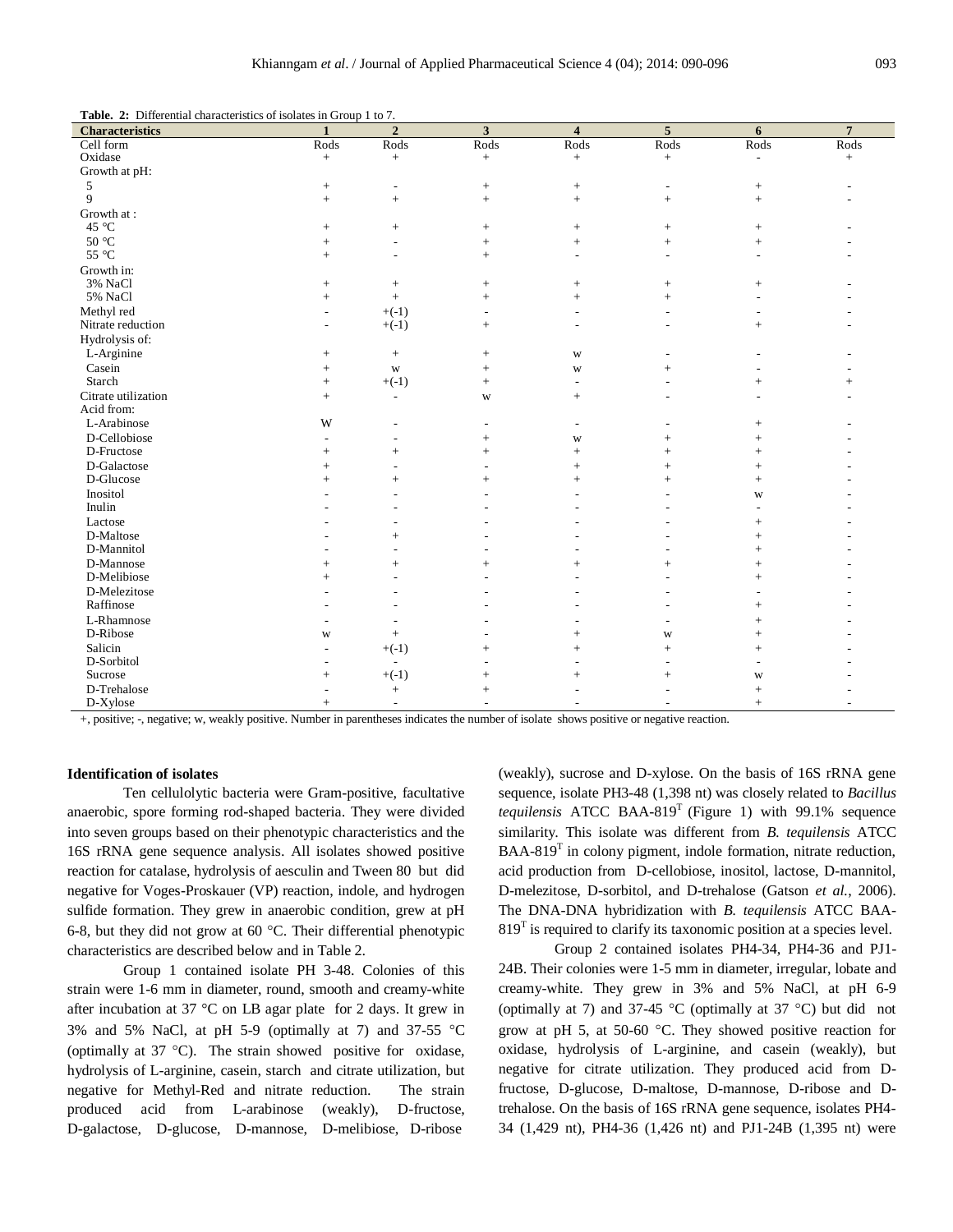closely related to *Bacillus cereus* IAM 12605<sup>T</sup> (Figure 1) with 98.8, 98.8 and 99.2% sequence similarity, respectively. The isolates showed almost the same characteristics as *B. cereus* strains, except the difference in acid production from D-mannose (Logan *et al*., 2002; Yoon *et al.,* 2005). They are required for DNA-DNA hybridization experiment to clarify its taxonomic position at a species level.

Group 3 contained isolates PH5-42 and PH21. Their colonies were 1-3 mm in diameter, irregular, lobate and creamywhite. They grew in 3% and 5% NaCl, at pH 5-9 (optimally at 7) and 37-55 °C (optimally at 37 °C). They showed positive reaction for oxidase, nitrate reduction, hydrolysis of L-arginine, casein, and starch; and citrate utilization (weakly), but negative for methylred. They produced acid from D-cellobiose, D-fructose, Dglucose, D-mannose, salicin, sucrose and D-xylose. On the basis of 16S rRNA gene sequence, isolates PH5-42 (1,402 nt) and PH21  $(1,437 \text{ nt})$  were closely related to *Bacillus subtilis* DSM  $10^{T}$ (Figure 1) with 98.5 and 98.8% sequence similarity, respectively. They were different from *B. subtilis* strains (Gatson *et al.*, 2006; Lim *et al.*, 2006) in growth at 55  $\degree$ C, acid production from Larabinose, D-maltose, D-mannitol, D-melibiose, raffinose, Dsorbitol and D-xylose. They are required for DNA-DNA hybridization experiment to clarify its taxonomic position at a species level.

Group 4 contained isolate PH27. The colonies of this isolate were 2-5 mm in diameter, irregular, lobate and creamywhite. It grew in 3% and 5% NaCl, at pH 5-9 (optimally at 7) and 37-50 °C (optimally at 37 °C) but did not grow at 55 and 60 °C. They showed positive reaction for oxidase, hydrolysis of Larginine (weakly), casein (weakly) and citrate utilization, but negative for methyl-red and nitrate reduction. The strain produced acid from D-cellobiose (weakly), D-fructose, Dgalactose, D-glucose, D-mannose, D-ribose, salicin and sucrose. On the basis of 16S rRNA gene sequence, isolate PH27 (1,437 nt) was closely related to *Bacillus altitudinis* DSM 21631<sup>T</sup> (Figure 1) with 99.7% sequence similarity. This isolate showed positive on acid production from D-fructose, D-galactose, D-glucose, Dmannose and sucrose the same as *B. altitudinis* DSM 21631<sup>T</sup> but it was different on growth in 3% NaCl, nitrate reduction, Voges-Proskauer test, hydrolysis of casein and starch, and citrate utilization (Shivaji *et al.*, 2006). However, it exhibited high similarity to *B. altitudinis* DSM 21631<sup>T</sup>, therefore, it was identified as *B. altitudinis*.

Group 5 contained isolate PJ1-24S. The colonies of isolate were 0.5-6 mm in diameter, irregular or smooth, lobate and creamy-white. The strain grew in 3% and 5% NaCl, at pH 6-9 (optimally at 7) and 37-50  $^{\circ}$ C (optimally at 37  $^{\circ}$ C). They showed positive reaction for oxidase, hydrolysis of casein, but negative for hydrolysis of L-arginine and starch, citrate utilization, methyl-red and nitrate reduction. The strain produced acid from D-cellobiose, D-fructose, D-galactose, D-glucose, D-mannose, D-ribose (weakly), salicin and sucrose. On the basis of 16S rRNA gene sequence, isolate PJ1-24S (1,399 nt) were closely related to

Bacillus safensis NBRC 100820<sup>T</sup> (Figure 1) with 99.9% sequence similarity. This isolate showed almost the same characteristics as B. safensis NBRC 100820<sup>T</sup> but it was different in Voges-Proskauer test, acid production from L-arabinose, D-mannitol and Dtrehalose (Satomi *et al*., 2006). This isolate exhibited high similarity to *B. safensis* NBRC 100820<sup>T</sup>, therefore, it was identified as *B. safensis*.

Group 6 contained isolate PH32. The colonies of isolate were 1-3 mm in diameter, irregular or smooth, lobate and creamywhite. The strain grew in 3% NaCl, at pH 5-9 (optimally at 7) and 37-50 °C (optimally at 37 °C) but did not grow in 5% NaCl, at 55 and 60 °C. They showed positive reaction for hydrolysis of starch but negative for oxidase, hydrolysis of L-arginine and casein and citrate utilization, methyl-red, and nitrate reduction. The strain produced acid from L-arabinose, D-cellobiose, D-fructose, Dgalactose, D-glucose, inositol (weakly), lactose, D-maltose, Dmannitol, D-mannose, D-melibiose, raffinose, L-rhamnose, Dribose, salicin, sucrose (weakly), D-trehalose, and D-xylose. On the basis of 16S rRNA gene sequence, isolate PH32 (1,454 nt) was closely related to *Paenibacillus panacisoli* KCTC 13020<sup>T</sup> reported by Ten *et al.* (2006) with 96.2% sequence similarity (Figure 1). The isolate 16S rRNA gene sequence similarity showed less than 97% as an accepted criterion for differentiation of bacterial species (Stackebrandt and Goebel, 1994). In addition, this isolate was different from *P. panacisoli* KCTC 13020<sup>T</sup> in growth at 50 °C and in 5% NaCl, hydrolysis of casein and starch, acid production from D-glucose, inositol, L-rhamnose and sucrose (Ten *et al.*, 2006). Therefore, isolate PH32 should represent the novel species of the genus *Paenibacillus*.

Group 7 contained isolate PT31. The colonies of isolate were 3-6 mm in diameter, round, smooth and yellow. The strain grew at pH 6-8 (optimally at 7) and 37  $^{\circ}$ C but did not grow in 3% and 5% NaCl, at pH 5 and 9, at 45-60  $^{\circ}$ C. They showed positive reaction for oxidase, hydrolysis of starch but negative for hydrolysis of L-arginine and casein, citrate utilization, methyl-red and nitrate reduction but it produced no acid from all carbohydrates. On the basis of 16S rRNA gene sequence, isolate PT31 (1,400 nt) was closely related to *Lysinibacillus fusiformis* NBRC  $15717<sup>T</sup>$  (Figure 1) with 99.1% sequence similarity. However, the phenotypic characteristics of this isolate were different from *L. fusiformis* (Ahmed *et al.*, 2007). Therefore, it is required for DNA-DNA hybridization experiment to clarify its taxonomic position at a species level.

As mentioned above, our isolates very closely related to *B. tequilensis*, *B. cereus*, *B. subtilis*, *B. altitudinis* and *Paenibacilus* strains were isolated from the samples collected in Phetchaburi province, while *B. cereus*, *B. safensis* strains were isolated from the samples collected in Prachuap Khiri Khan province, and *L. fusiformis* was from Pattani province.

## **Quantification of cellulase activity**

The isolate in Group 5, PJ1-24S was exhibited the highest cellulase activity with 0.233±0.005 IU/ml, which are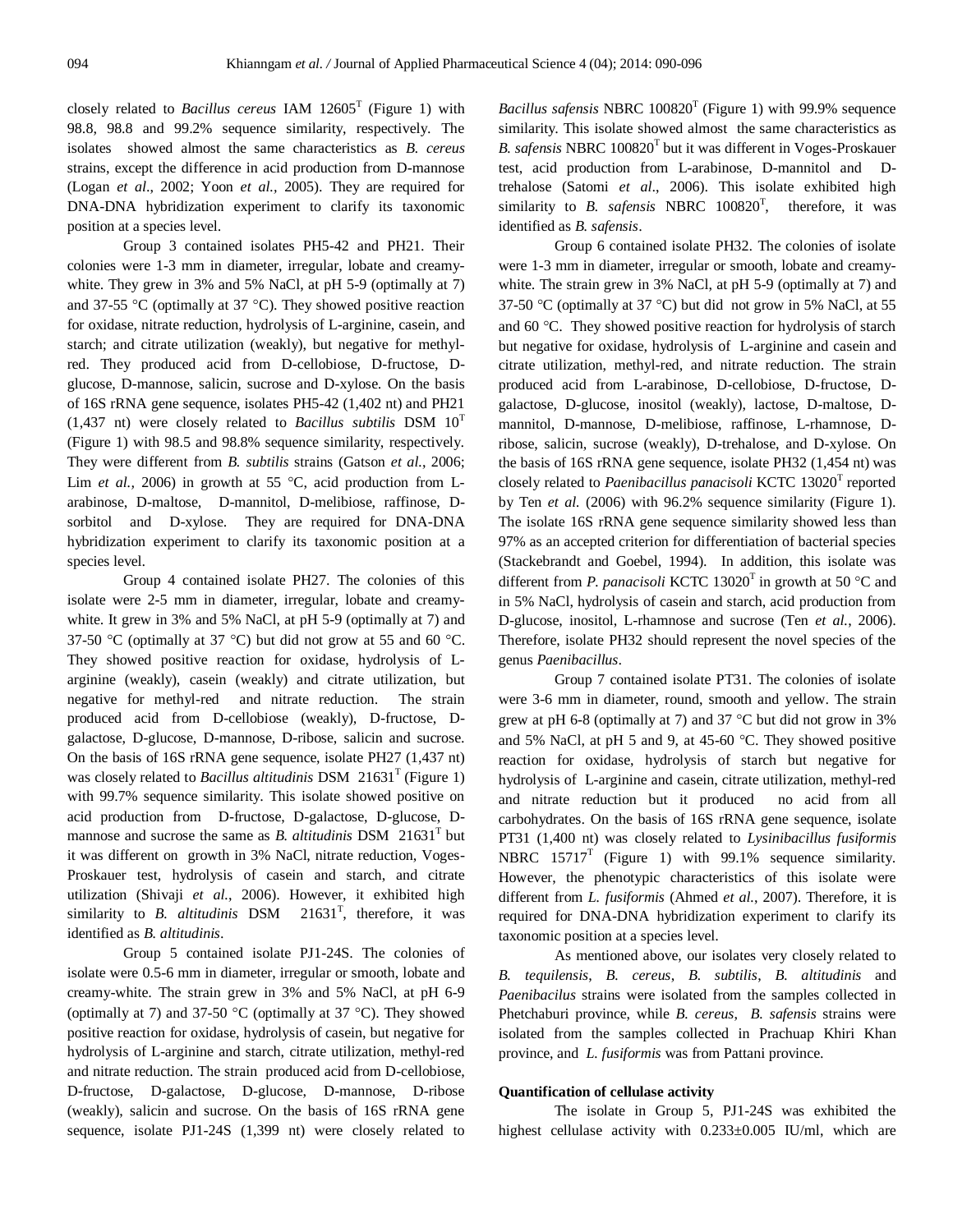significantly different from the other isolates. The isolate PH27 in Group 4 exhibited 0.170±0.004 IU/ml of cellulase activity. The minimum cellulase activity were evaluated by the isolates in Group 1, 2, 3, 6 and 7  $(0.039 \pm 0.002$  to  $0.079 \pm 0.009$  IU/ml) as shown in Figure 2. Cellulolytic enzymes produced by several microorganisms, commonly in bacteria in the genera, *Acetivibrio*, *Bacillus*, *Bacteroides*, *Cellulomonas*, *Cellvibrio*, *Clostridium*, *Micrococcus*, *Paenibacillus*, *Pseudomonas*, *Ruminococcus*, especially in *B. subtilis, B. cereus, B. altitudinis* and *Paenibacillus* sp. and in fungi, *Aspergillus, Fusarium, Penicillium, Rhizopus* and *Trichoderma* which they were isolated from soil, sediment, intestine of the fish, cow dung, paper sludge and poultry manure compost have been reported (Wang *et al*., 2008; Shahriarinour *et al*., 2011; Balachandrababu *et al*., 2012; Kumar *et al.,* 2012; Shanmugapriya *et al*., 2012; Sethi *et al*., 2013). This study, we found the isolates closely related to *B. tequilensis*, *B. cereus*, *B. subtilis*, *B. altitudinis*, *B. safensis*, *L. fusiform,* and *Paenibacillus*  have showed the same cellulase activity.

## **CONCLUSION**

In conclusion, 10 cellulase producing bacteria were isolated from oil palm meal samples from Phetchaburi, Prachuap Khiri Khan and Pattani, Thailand. They were screened for their cellulase activity by Congo red test and they showed hydrolysis capacity value ranged from 1.56-4.14. When the isolates cultivated in the CMC broth, the isolate, PJ1-24S in Group 5, identified as *B. safensis*, showed the best cellulase activity (0.233±0.005 IU/ml). The isolates in Group 1, 2, 3, 4, 6 and 7 exhibited lower cellulase activity ranged from  $0.039 \pm 0.002$  to  $0.170 \pm 0.004$  IU/ml. On the basis of their phenotypic characteristics and phylogenetic analyses, 9 isolates were closely related to *B. tequilensis*, *B. cereus*, *B. subtilis*, *B. altitudinis*, *B. safensis*, and *L. fusiformis*. Only the isolate PH32 showed low 16S rRNA gene sequence similarity (96.2%) with the closest type strain. Thus, this isolate should represent a novel species of the genus *Paenibacillus*. In this study, the isolate PJ1-24S that produced high cellulase will be useful to improve the absorption of nutrients of the oil palm meal as the animal feed, however the further study for this isolate is required.

#### **ACKNOWLEDGEMENT**

This study was supported by the Faculty of Animal Sciences and Agricultural Technology Research Fund (2013), Silpakorn University, Phetchaburi IT Campus.

## **REFERENCES**

Ahmed I, Yokota A, Yamazoe A, Fujiwara T. Proposal of *Lysinibacillus boronitolerans* gen. nov. sp. nov., and transfer of *Bacillus fusiformis* to *Lysinibacillus fusiformis* comb. nov. and *Bacillus sphaericus* to *Lysinibacillus sphaericus* comb. nov. Int J Syst Evol Microbiol, 2007; 57: 1117-1125.

Balachandrababu A, Revathi MM, Yadav A, Sakthivel N. Purification and characterization of a thermophilic cellulose from a novel cellulolytic strain, *Paenibacillus barcinonensis*. J Microbiol Biotechnol, 2012; 22: 1501-1509.

Barrow GI, Feltham RKA. 1993. Cowan and Steel's manual for the identification of medical bacteria,  $3<sup>rd</sup>$  ed., Cambridge: Cambridge University Press, 331 pp.

Felsenstein J. Confidence limits on phylogenies: an approach using the bootstrap. Evolution, 1985; 39: 783-791.

Gatson JW, Benz BF, Chandrasekaran C, Satomi M, Venkateswaran K, Hart ME. *Bacillus tequilensis* sp. nov., isolated from a 2000-year-old Mexican shaft-tomb, is closely related to *Bacillus subtilis*. Int J Syst Evol Microbiol, 2006; 56: 1475-1484.

Immanuel G, Dhanusha R, Prema P, Palavesam A. Effect of different growth parameters on endoglucanase enzyme activity by bacteria isolated from coir effluents of estuarine environment. Int J Environ Sci Tech, 2006; 3: 25-34.

Kumar DJM, Poovai PD, Kumar CLP, Saroja YS, Manimaran A, Kalaichelvan PT. Optimization of *Bacillus cereus* MRK1 cellulase production and its biostoning activity. Der Pharmacia Lettre, 2012; 4: 881- 888.

Lim JM, Jeon CO, Kim C-J. *Bacillus taeanensis* sp. nov., a halophilic Gram-positive bacterium from a solar saltern in Korea. 2006; 56: 2903-2908.

Logan NA, Lebbe L, Verhelst A, Goris J, Forsyth G, Rodriguez-Diaz M, Heyndrickx M, a De Vos P. *Bacillus luciferensis* sp. nov., from volcanic soil on Candlemas Island, South Sandwich archipelago. Int J Syst Evol Microbiol, 2002; 52: 1985-1989.

Lisdiyanti P, Suyanto E, Gusmawati, NF, Rahayu W. Isolation and characterization of cellulose produced by cellulolytic bacteria from peat soil of Ogan Komering Ilir, South Sumatera. Int J Environ Bioener, 2012; 3: 145-153.

Miller GL. Use of dinitrosalycylic acid reagent for determination of reducing sugar. Anal Chem, 1959; 31: 538-542.

Rupani PF, Singh RP, Ibrahim MH, Esa N. Review of current palm oil mill effluent (POME) treatment methods: vermicomposting as a sustainable practice. World Appl Sci J, 2010; 11: 70-81.

Saitou N, Nei M. The neighboring-joining method: a new method for reconstructing phylogenetic trees. Mol Biol Evol, 1987; 4: 406-425.

Salmon S, Hudson SM. Crystal morphology, biosynthesis and physical assembly of cellulose, chitin, and chitosan. Rev Macromol Chem Phys, 1997; 37: 199-276.

Satomi M, La Duc MT, Venkateswaran K. *Bacillus safensis* sp. nov., isolated from spacecraft and assembly-facility surfaces. Int J Syst Evol Microbiol, 2006; 56: 1735-1740.

Sethi S, Datta A, Gupta BL, Gupta S. Optimization of cellulose production from bacteria isolated from soil. ISRN Biotechnol, 2013; (doi.org/10.5402/2013/985685).

Shahriarinour M, Wahab MNA, Ariff A, Mohamad R. Screening, isolation and selection of cellulolytic fungi from oil palm empty fruit bunch fibre. Biotechnol, 2011; 10: 108-113.

Shankar T, Mariappan V, Isaiarasu L. Screening cellulolytic bacteria from the mid-gut of the popular composting earthworm, *Eudrilus eugeniae* (Kinberg). World J Zool, 2011; 6: 142-148.

Shanmugapriya K, Saravana PS, Krishnapriya, Manoharan M, Mythili A, Joseph S. Isolation, screening and partial purification of cellulose from cellulose producing bacteria. Int J Adv Biotechnol Res, 2012; 3: 509-514.

Shivaji S, Chaturvedi P, Suresh K, Reddy GSN, Dutt CBS, Wainwright M, Narlikar JV, Bhargava PM. *Bacillus aerius* sp. nov., *Bacillus aerophilus* sp. nov., *Bacillus stratosphericus* sp. nov. and *Bacillus altitudinis* sp. nov., isolated from cryogenic tubes used for collecting air samples from high altitudes. Int J Syst Evol Microbiol, 2006; 56: 1465- 1473.

Sreeja SJ, Jeba Malar PW, Sharmila Joseph FR, Steffi T, Immanuel G, Palavesam A. Optimization of cellulase production by *Bacillus altitudinis* APS MSU and *Bacillus licheniformis* APS2 MSU, gut isolates of fish *Etroplus suratensis*. IJOART, 2013; 2: 401-406.

Stackebrandt E, Goebel BM. A place for DNA-DNA reassociation and 16S rRNA sequence analysis in the present species definition in bacteriology. Int J Syst Bacteriol, 1994; 44: 846-849.